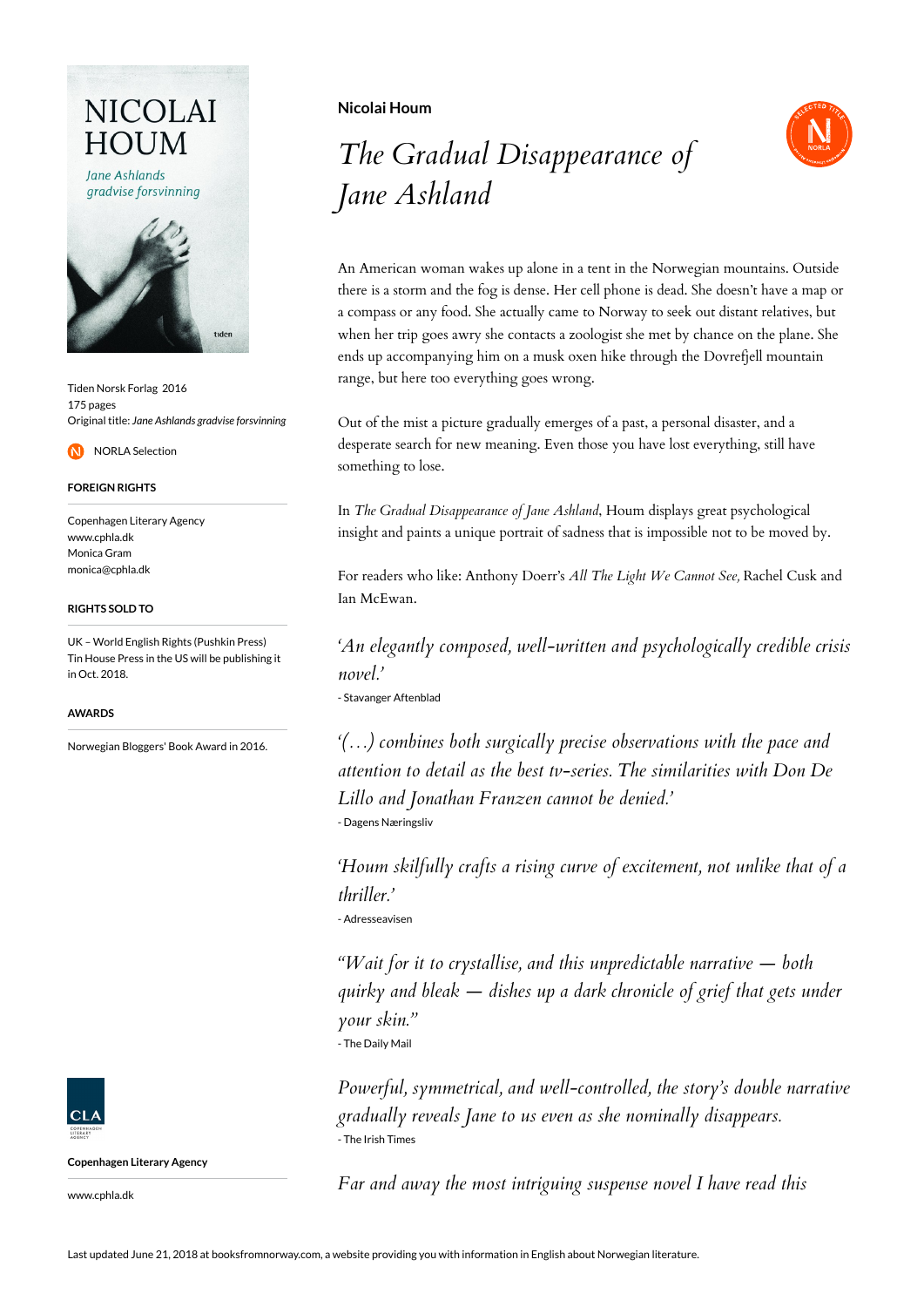*year… Reading 'The Gradual Disappearance of Jane Ashland' is like taking incremental doses of a drug without realising it's addictive... a virtuoso performance in ensnaring the reader.* - Thriller Books Journal

*As sinister, unsettling and melancholy as it is compelling, this slim page-turner leaves you guessing until the end.* - The Lady

*The Gradual Disappearance of Jane Ashland is a beautifully observed account of one woman's alienation, deep hurt and slow road to recovery... We are still haunted by this fine novel long after finishing it.* - The National

*Whenever you feel you've figured out what this book is about, it turns on you, it switches perspective and reveals another side of itself that you didn't imagine could be there… a character-based page turner that answers questions without letting the reveal be the sole payoff.* - Pendora Magazine

*Houm's novel is expertly constructed…The characterisation is sharp and perceptive… A thoroughly accomplished piece of writing.* - A Life in Books

*Meditative... witty... compelling... with a dark, mysterious undercurrent... a hugely enjoyable read."* - Nudge Books

*A mature mix of severely bleak and heartwarmingly bright makes for a fine short novel* - The Bookbag

### Nicolai Houm

Nicolai Houm (b. 1974) wrote his first novel Knekk nakken, min venn (Break Your Neck, Dear Friend) in 2004 to great critical acclaim. Followed by the short story collection Alle barn er laget av ild (All Children Are Made of Fire), which was nominated for the Youth Critics' Prize. The novel was adapted into film in 2012.



Nicolai Houm's picture book Når alle sover (When Everyone Is Asleep) was nominated for the Ministry of Culture Picture Book Award. Houm has also translated Dr. Seuss' Oh, The Places You'll Go! together with Geir Nummedal and published short stories



**Copenhagen Literary Agency**

www.cphla.dk